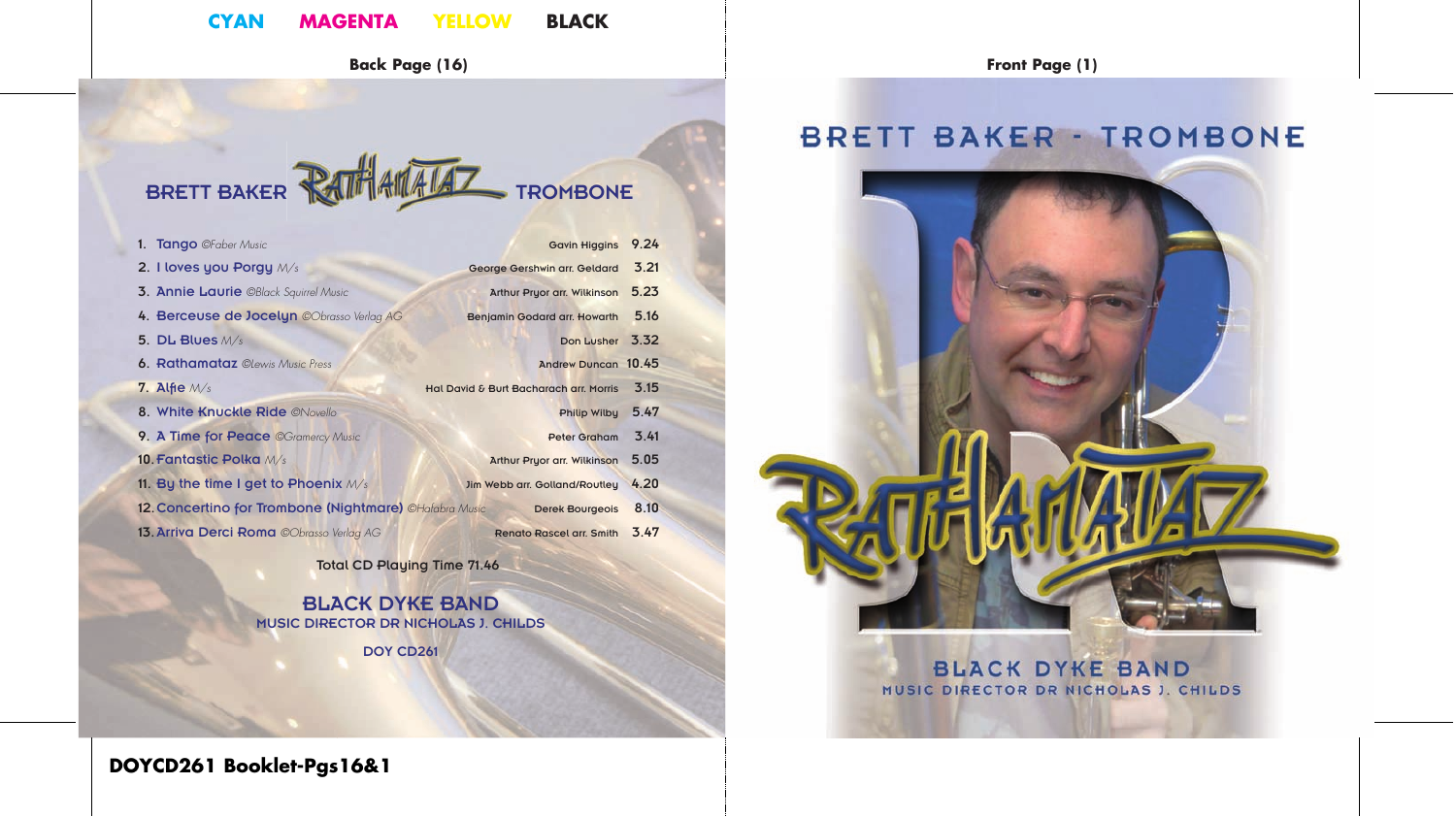

Queenshead, later to become Queensbury. John Foster, apart from being the founder of Black Dyke Mills, played French Horn in this band. It has been said on many occasions that Black Dyke was formed from it; however this is not strictly true, as Peter Wharton's band went out of existence through loss of members. In 1833 a new band was formed named 'Queenshead Band', which may well have contained players from the former band.

Black Dyke Band is the most recorded band in the world with over 300 recordings and growing every year. It is also the most successful contesting band in the world having won the European Brass Band Championships eleven times, most recently in 2005, the British Open Brass Band Championship no fewer than 29 times (most recently 2006) and the National Brass Band Championships of Great Britain 22 times (most recently 2008 and 2009).

In June 2009 the band became Champion Band at the English National Brass Band Championships and thus qualified once again to compete at the European Brass Band Championships to be held in Austria in 2010.

In December 2005 a unique partnership was formed when Black Dyke Band and Leeds Metropolitan University joined together, building upon the success of the university's cultural links with Opera North, Northern Ballet Theatre, Harrogate International Festival and the West Yorkshire Playhouse. This partnership will form a strategy for long-term support.

During 2006 as part of its initiative to sponsor the work of young people, Black Dyke Band, under the guidance of Dr Nicholas Childs assisted by qualified members, formed the Yorkshire Youth Brass Band. The purpose is to inspire and motivate young people aged 11 to 18 years to achieve their full potential as musicians, composers and citizens.

In August 2007 the band was invited to take part in the BBC Promenade Concerts at the Royal Albert Hall, London

The band logo of the stags head and Latin quotation 'Justum Perficito nihil timeto' are taken from the armorial bearings granted in 1857 to John Foster, founder of the band. The quotation translates to;

ACT JUSTLY AND FEAR **NOTHING** 

### **DOYCD261 Booklet-Pgs2&15**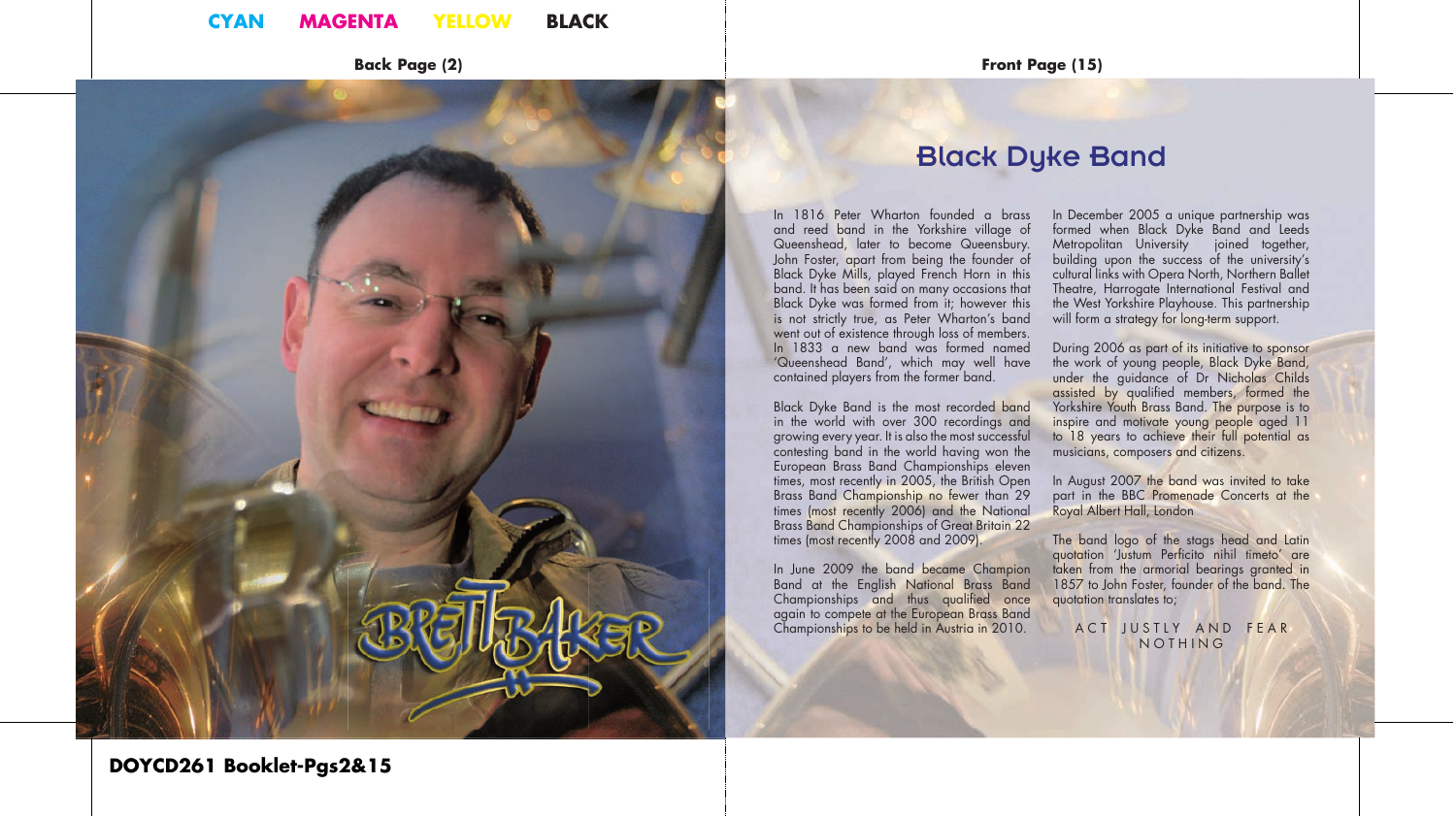**Back Page (14) Front Page (3)**

### Dr Nicholas J. Childs Music Director

of the world's famous concert halls with the most prestigious bands and orchestras.

Taking up the baton as a conductor, Nicholas has had phenomenal success with many bands, including highly acclaimed national championships. His current tenure as Principal Conductor and Director of Music of the famous Black Dyke Band has been marked not only with continued contest success, but with a series of innovative concerts and world premieres of major works for brass band with a variety of soloists and musical combinations.

international reputation as a performer, teacher/clinician, conductor, interpreter and advocate of new music, He serves as Senior Tutor in Brass Band Studies at the Royal Northern College of Music, where he has taught for over twelve years. Further honours have come with his appointment as Associate Conductor of the National Youth Brass Band of Great Britain and as Trustee of the Brass Band Heritage Trust.

brass band tradition, having first been trained in the Tredegar (Wales) Youth Band, Nicholas continues to give important emphasis to the development of the brass band movement. This comes via his commitment of the training of outstanding young musicians both at the collegiate level and within the National Youth Brass Band of Great Britain.

With his roots in the British

He reached the pinnacle of success with five National Brass Band Championships of Great Britain, with Black Dyke in 2001, 2004, 2008 and 2009. In April 2005 he guided them to first place at the European Brass Band Championships in Holland and in September 2005 was victorious winning the British Open Brass Band Championship and again in 2006. He won his first English National Brass Band Championships with Black Dyke in June 2009.

# Brett Baker

Brett Baker is well established as one of the finest trombonists in Europe and has been described as being at the pinnacle of his glittering career. As principal trombone of Black Dyke Band, one of the most famous brass bands in the world, and as a guest soloist who has appeared with many other bands in Europe, America, Canada, Japan, Australia and New Zealand, together with his many solo recordings, technical accomplishments and warm personality, Brett's fame and popularity is truly world-wide. Add to this his commissioning of new works for trombone, teaching, conducting and adjudicating skills (he is a clinician for Michael Rath Trombones) and his reputation as an exceptional all-round musician is assured.

Brett hails from the Forest of Dean in Gloucestershire and was introduced to playing the trombone at the age of ten by his father. His first bands were Bream and Lydbrook, where his teachers were Bryan Nelmes, Robert Morgan and Ken Harmon before, in 1989, he moved to Flowers Band and the National Youth Brass Band of Great Britain, in which he was principal trombone for two years. Under the guidance of his teachers at that time, Danny Hannaby, Steve Walkley and Lyndon Baglin, his solo career was also showing early promise with wins at the Cheltenham and Bath Festivals. He became Junior Slow Melody Trombonist of Great Britain in 1988 and 1989 and a finalist

at the British Open Solo Championships in 1990, 1992 and 1993. In 1992 he was a Brass Finalist in the BBC's Young Musician of the Year, the year in which he also entered Salford University (reading economics) and joined Fairey Band. Further solo success came when he was British Open Trombone Solo Champion in 1993 and 1994. From 1993 to 1996 he was the trombone tutor at Salford University, also studying conducting and performance skills under Professor David King.

Whilst with Fairey Band, Brett's reputation as one of the brass band movement's leading trombonists was firmly established and, with them, he won every major brass band contest, including the fabulous 'triple' of National, British Open and European Brass Band Championships in 1993/4, as well as the All England Masters at Cambridge in 1996 and 1997 and the 1996 Brass in Concert Championship. His first solo CD *Bone Idyll*, was completed with Faireys in 1996 when his adviser was the renowned symphonic trombonist, Denis Wick. Returning to Gloucester and Flowers Band in 1996, Brett recorded two further CDs before, in 2000, he began post-graduate studies in performance under Chris Houlding, John Iveson and John Miller at the Royal Northern College of Music in Manchester. He is also an Associate of the Royal College of Music, London.

Brett joined Black Dyke Band in 2000 and with them, has to date won four National Championships (2001 and 2004, 2008 and

and producer of pacesetting recordings. Initial success came as a euphonium soloist and partner with his talented brother Dr Robert Childs, who together have toured the world as 'The Childs Brothers', performing in many

Dr Nicholas Childs has<br>achieved the highest achieved the

**DOYCD261 Booklet-Pgs14&3**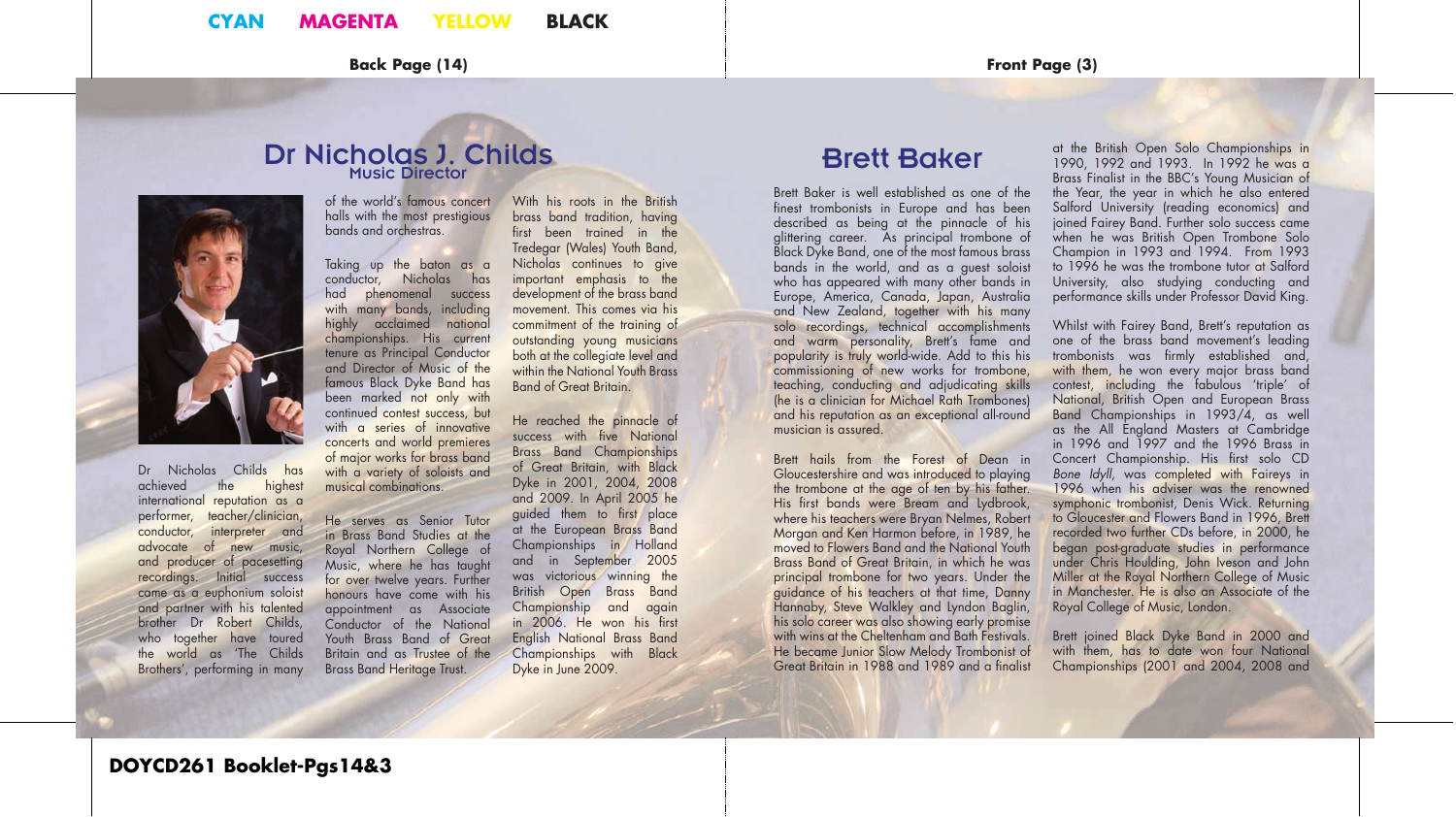### **Back Page (4) Front Page (13)**

2009), two British Open Championships (2005 and 2006) European Championship in 2005 and the English National Brass Band Championships in 2009. In addition to numerous concerts, broadcasts, recordings and TV appearances, he has been featured as a soloist on over 40 CDs, including 10 solo CDs and is today, the most recorded trombone soloist in the brass band movement.

As a soloist and brass clinician, Brett has played and conducted workshops around the world and regularly performs in some of the best concert halls in the United Kingdom, including the Royal Albert Hall and the Royal Festival Hall, London, Symphony Hall, Birmingham and Manchester's Bridgewater Hall.

He is constantly seeking to expand the solo repertoire for trombone and has been involved in a joint project for this with Leeds University and the commissioning of over 40 new works from composers such as Rodney Newton, Robin Dewhurst, Philip Sparke, Philip Harper, Darrol Barry, Martin Ellerby, Derek Bourgeois, William Broughton, Barry Forgie and Paul Lovatt-Cooper.

He has performed as a guest player with many bands, including famous names such as Grimethorpe, Foden's, Yorkshire Building Society (YBS) and Leyland.

Brett enjoys teaching players (especially younger players) in performance techniques and in 2001, created the White River Brass

ensemble. He is trombone tutor of the National Children's Brass Band of Great Britain, the International Brass Band Summer School, Swiss Youth Band and the Northern Brass Band Trust in Durham and has been a guest tutor at the Salvation Army's famous Star Lake Music Camp near New York, USA. In 2006 he became Chairman of the British Trombone Society and Secretary of the International Trombone Association.

Brett lives with his wife, Sarah, in Barnton, Northwich, Cheshire. Typical of the welcome and response to Brett around the world is this from Mark Ford, Musical Director of Kew Band in Australia:

 *'It was great to see Brett Baker in Melbourne again as he won over many brass band enthusiasts with his wonderful playing skills and his kind friendly nature.'*

©Anthony Leggett



He has written 43 symphonies so far and the numbers are increasing dramatically as the years go by, 14 concerti, 7 major works for chorus and orchestra, 2 operas, a musical, and music for television. Bourgeois is also well-known for his compositions for brass band and wind band, many of which serve as testpieces in the highest level of band competition and include two Concerti for Brass Band, *Concerto Grosso*, *Blitz, Diversions, The Devil and the Deep Blue Sea* and *Apocalypse* .

*Concertino for Trombone (Nightmare)* was commissioned by Brett Baker in 2007 and was premiered at the Royal Northern College of Music Festival of Brass 2008. The piece takes its influences and structure from the well known test-piece Blitz and is a tour-de-force for any trombone player.

### Arriva Derci Roma Dedicated to Joseph Alessi

Joseph has been Brett's inspiration in recent years due to his impeccable playing and awe-inspiring sound. Through Mark Freeh, Joseph has been involved in several recording projects and Mark has produced many new arrangements for trombone and band. This trombone trio was commissioned by Brett Baker in 2008 as a response to the lack of trombone trios in existence and was inspired by a recording of a trombone ensemble arranged for and featuring Joseph Alessi.

### **DOYCD261 Booklet-Pgs4&13**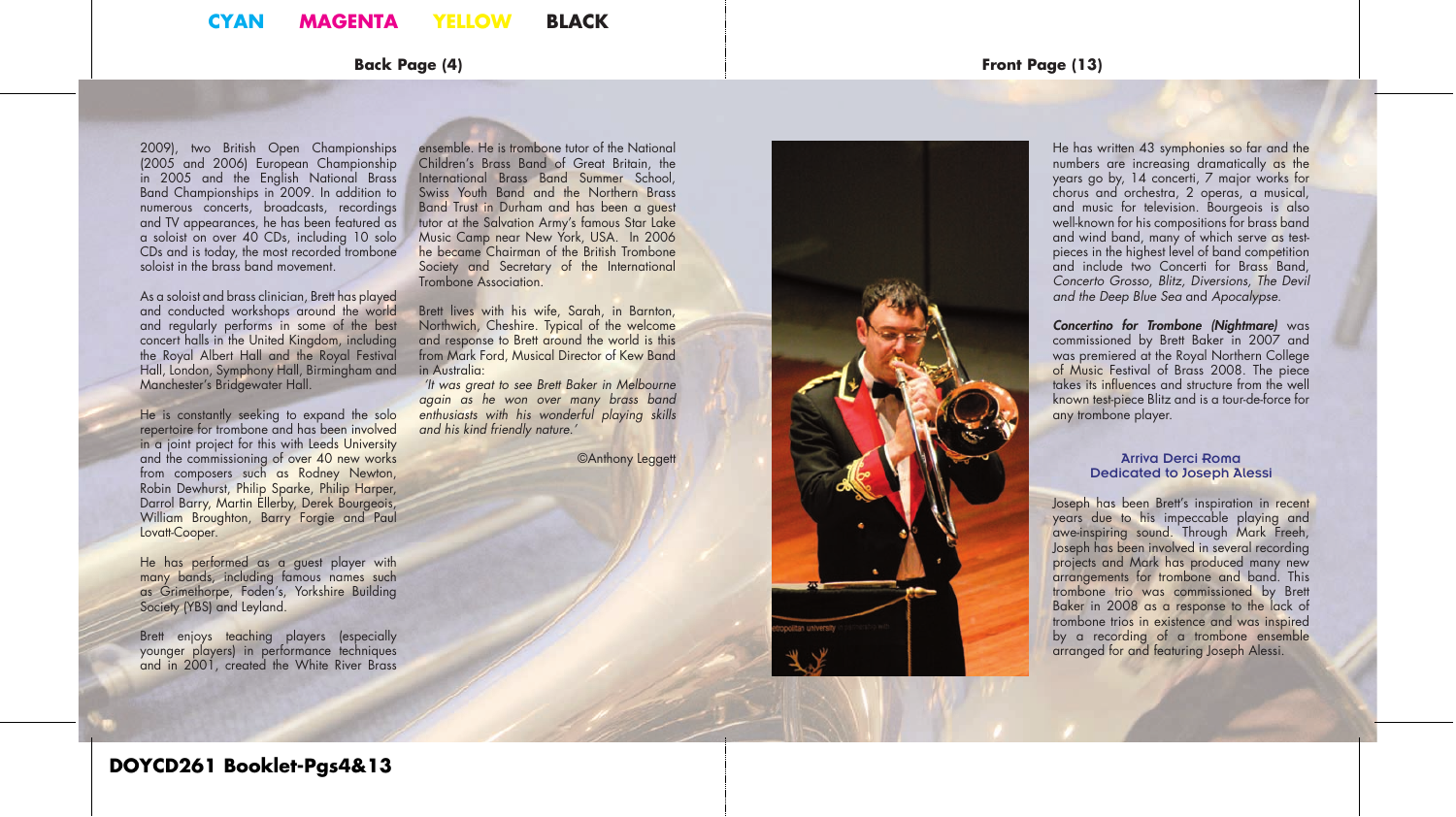### **CYAN MAGENTA YELLOW BLACK**

**Back Page (12) Front Page (5)**

#### Fantastic Polka Dedicated to Ian Bousfield

Arthur Pryor was born in 1870 in St. Joseph, Missouri, and died in 1942 in Long Beach, California. In 1892, John Philip Sousa hired Pryor as his solo trombonist, and thereafter promoted him to assistant conductor (1894- 1903). Pryor formed his own band in 1903, and toured extensively until 1909. Taking advantage of the new technology, Pryor made numerous recordings (over 1000!) and engaged upon a series of commercial radio broadcasts. He was a charter member of ASCAP and the American Bandmasters Association. Of his more than 300 compositions, his output includes ragtime, novelty tunes, and operettas.

#### By the time I get to Phoenix Dedicated to Derek Southcott

This well-known American pop song was originally recorded by Johnny Rivers in 1965 but it was made famous by Glen Campbell and appeared on the album of the same name released in 1967. Campbell's version reached number 3 in the United States pop charts in 1967 and won two Grammy awards for Best Vocal Performance (male) and Best Contemporary Male Solo Vocal Performance. Derek Southcott of the Syd Lawrence Orchestra made this song famous in the brass band community when he played it with James Shepherd Versatile Brass in the 1990s. The brass band version, in a different key uses

many of the ideas from the JSVB arrangement by John Golland, this solo is dedicated to Derek and his melodic playing.

### Concertino for Trombone (Nightmare) Dedicated to Nicholas Childs and Black Dyke Band

Derek Bourgeois has been an admirer of Black Dyke Band for many years and was delighted to compose a piece for the band and Brett Baker in the style of his well-known test-piece *Blitz.* The piece is dedicated to the band for their wonderful contest performances over the years including their win on *Blitz* in the 1981 National Brass Band Championships of Great Britain under the baton of Major Peter Parkes.

Derek Bourgeois was born in Kingston upon Thames in 1941 and was educated at Cambridge University (honours degree and doctorate), he spent two years at the Royal College of Music studying composition with Herbert Howells and conducting with Sir Adrian Boult.

From 1970 to 1984 he was a lecturer in music at Bristol University and was Director of the National Youth Orchestra. He was appointed Director of Music at St Paul's Girls School, London in 1994 and conducted various orchestras. He retired to Majorca in 2002 and moved to New York in 2008 and now focuses exclusively on composing.

## Programme

#### **Tango** Dedicated to Christian Lindberg

Born in Gloucestershire in 1983, Gavin Higgins grew up in the Forest of Dean. As Gavin was surrounded by a family of banders and it was not long before he began to play in the local brass band. In 1999, he was awarded a place to study at the prestigious Chethams School of Music in Manchester where he began lessons on French Horn and in composition.

In 2001 he was awarded a scholarship to study at the Royal Northern College of Music with Gary Carpenter, Frank Lloyd and Pete Francombe. Gavin has had music performed by various ensembles and soloists across the United Kingdom in numerous venues including Wigmore Hall, Regent Hall, Royal Festival Hall and Royal Albert Hall and is regularly commissioned to write new works. His *Alarms* for solo trumpet and *Road Works* for percussion have proven very popular with BBC Young Musician of the Year finalists; both are regularly played in the competition.

Among his commissions, Gavin has written a fanfare for part of the Commonwealth Games in Manchester, *A Forest Symphony* as part of the Voices in the Forest Festival, performed by the National Youth Brass Band of Great Britain and *Three Broken Love Songs* for Mark

Simpson. His virtuoso work *Freaks* for solo trombone has recently been recorded by Brett Baker and the Flowers Band and Rage Dances was performed by members of the London Philharmonic Orchestra at the Royal Festival Hall and Liverpool Philharmonic 10:10 ensemble. *A Forest Symphony* has recently been selected for the wind and brass section of the British Composer Awards. *Urban Fairy Tales* has been performed at Cadogan Hall, London and Disco Pig will be performed at the Royal College of Music. Gavin is currently working on a large orchestral work for the BBC Symphony Orchestra. Gavin is a RCM scholar supported by the AHRC and Douglas and Hilda Simmonds Awards studying with Ken Hesketh.

*Tango*, for solo trombone and brass band, was commissioned by Brett Baker in September 2008 and was completed in Sydney, Australia. The work opens with a rather 'traditional' sounding tango before moving into a slower, expressive dance with free style cadenzas. Several smaller interludes follow until one final build up introduces the return of the opening material. Getting faster, the piece finally ends with a wild and breathless climax. This work was premiered at the Black Dyke Brass Festival 2009.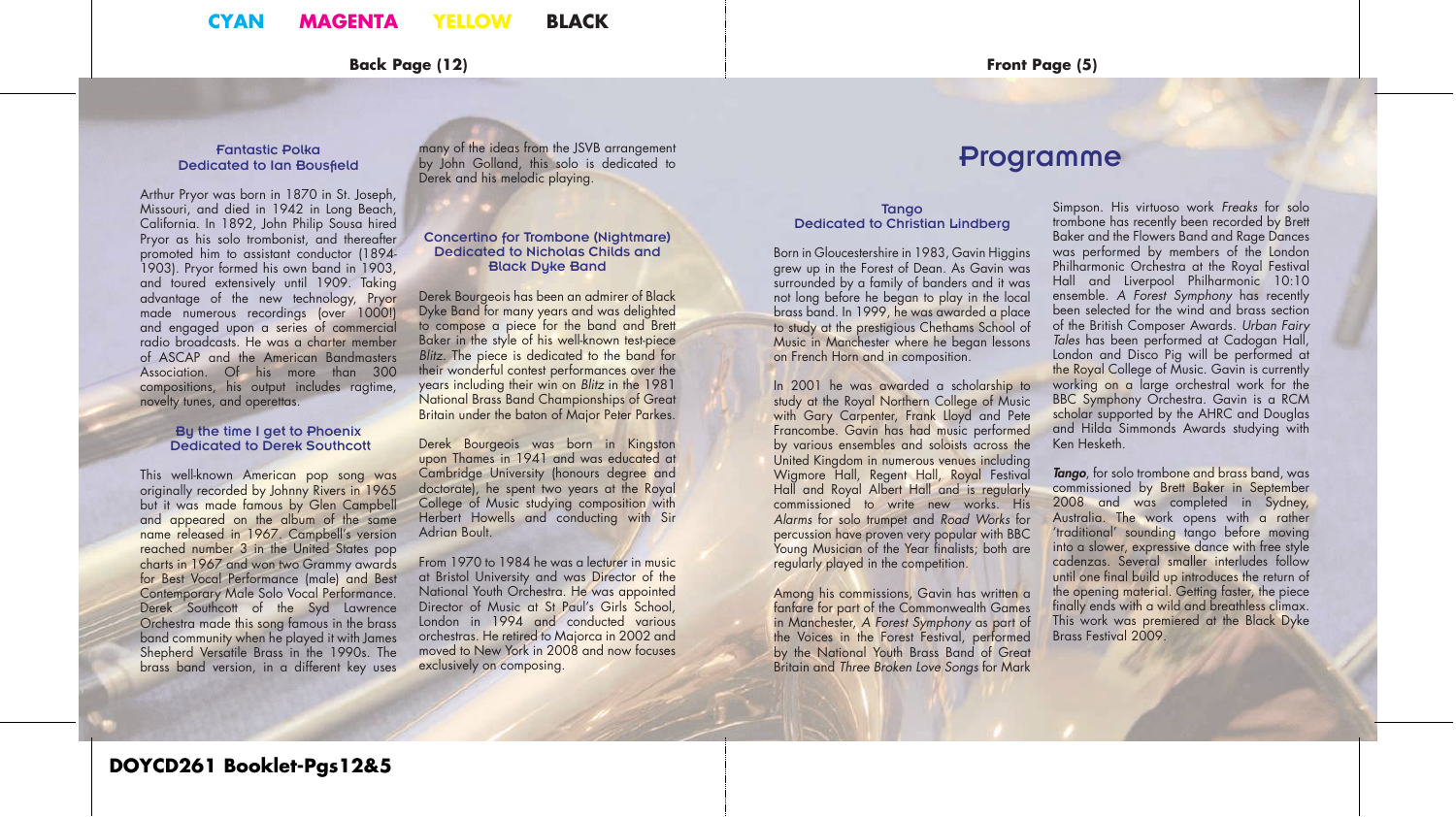### I loves you Porgy Dedicated to Don Lusher

At the age of 15 Bill Geldard became a professional musician and became 1st trombone in the Central Band of the Royal Air Force during his National Service. He was a founder member of the George Evans Orchestra as 1st trombone and featured soloist. Bill featured in most 'big bands' such as Ted Heath, Johnny Dankworth amongst others and freelanced with Geraldo, Mantovani and many more.

In the 1970s he formed 'The Bill Geldard Tentette' and 'The Bill Geldard Big Band' and was guest conductor of the BBC Radio Orchestra. Recognised as one of the country's top arrangers he recorded many albums of background music, composed and arranged by him for TV and films.

One of Don Lusher's most popular ballads, this effective arrangement has been played rarely since Don's death in 2007.

### Annie Laurie Dedicated to Arthur Pryor

Arthur Willard Pryor has been one of the most celebrated trombone soloists throughout the last 100 years. He was a trombone virtuoso, bandleader, and most well known as a soloist with the Sousa Band.

Pryor took up music at a very young age and was playing the valve trombone by age 11. By age 15 he had mastered the slide trombone and was awarded a spot in his father's band. Pryor went on to direct the Stanley Opera Company in Denver, Colorado until joining the John Philip Sousa Band in 1892. He played his first solo with the Sousa Band at age 22 during the World's Columbian Exposition in Chicago in 1893. During his 12 years with the Sousa Band, Pryor estimated that he played 10,000 solos.

From 1895 to 1903 Pryor was also assistant conductor of the Sousa Band. On leaving the Sousa Band, he formed his own band which made its debut at the Majestic Theatre in New York City on 15 November 1903. The Pryor Band toured until 1909 when he decided to settle down and make Asbury Park, New Jersey the home of the band. Also at this time he became a staff conductor and arranger for the Victor Talking Machine Company in Camden, New Jersey.

He retired from full-time conducting in 1933. During his career, Pryor wrote some of the today's most famous trombone literature, including the heralded *Bluebells of Scotland*, as well as band novelty works such as *The Whistler and His Dog*, with its piccolo solo.

The original published version omitted Pryor's final variation, whilst Keith Wilkinson has reintroduced this variation of the well-known Scottish melody into this Air Varie. The minor variation has been omitted and undoubtedly this has become a very popular solo with audiences.

Much of this literature has been recorded by Ian Bousfi eld on his CD *Pryor Engagement* (DOY CD212).

compositional studies with Edward Gregson at Goldsmiths` College, University of London and holds a PhD in Composition.

From 1983 until 1986 he was resident in New York City, USA, where he worked as a freelance composer /arranger and as a publications editor with The Salvation Army Music Bureau. Since his return to the United Kingdom he has worked regularly as an arranger for BBC Television and Radio and has specialised in composition for the British style brass band. Since the publication of Dimensions (1983), he has carved out a niche as an outstanding arranger for brass bands and a leading figure amongst contemporary band composers.

His original compositions, which include *The Essence of Time, Montage* and *On Alderley Edge*, are performed world-wide and have been selected as test-pieces for National Brass Band Championships in Australia, New Zealand, North America and across Europe.

His music for wind and concert band has been recorded and performed by many of the world's leading ensembles, including the Tokyo Kosei Wind Orchestra and the Royal Norwegian Navy Band. *Harrison's Dream*  was commissioned by the United States Air Force Band, Washington DC and won the 2002 ABA/Ostwald Award for composition. Commissioned by BMG/RCA Red Label to arrange and compose an album of xylophone music for virtuoso Evelyn Glennie, the resulting

recording was nominated as Best Classical Crossover Album at the 1999 Grammy Awards.

His music is published by Rosehill Music and Boosey & Hawkes and since 1994 by his own Gramercy Music, a company he formed together with Janey, his wife, which specialises in the publication of brass, wind and vocal music. Peter Graham is Professor of Composition at the University of Salford, Greater Manchester, and has held various posts with some of the United Kingdom's finest bands including Music Associate/Conductor of the famous Black Dyke Band (1997-2004) and the first civilian composer-in-residence with the Band of Her Majesty's Coldstream Guards (2003-2005).

Peter Graham lives in Cheshire, England with his wife Janey, son Ryan and daughter Megan.

*A Time for Peace* is the main theme from *The Essence of Time* which was the European Brass Band Championships set test-piece in 1990. It is a set of variations which refer to various bible verses from the book of Ecclesiastes 3 (*A Time for Peace* is part of verse 8). This beautiful melody is written for solo horn and has been adapted for trombone by Brett Baker.

**DOYCD261 Booklet-Pgs6&11**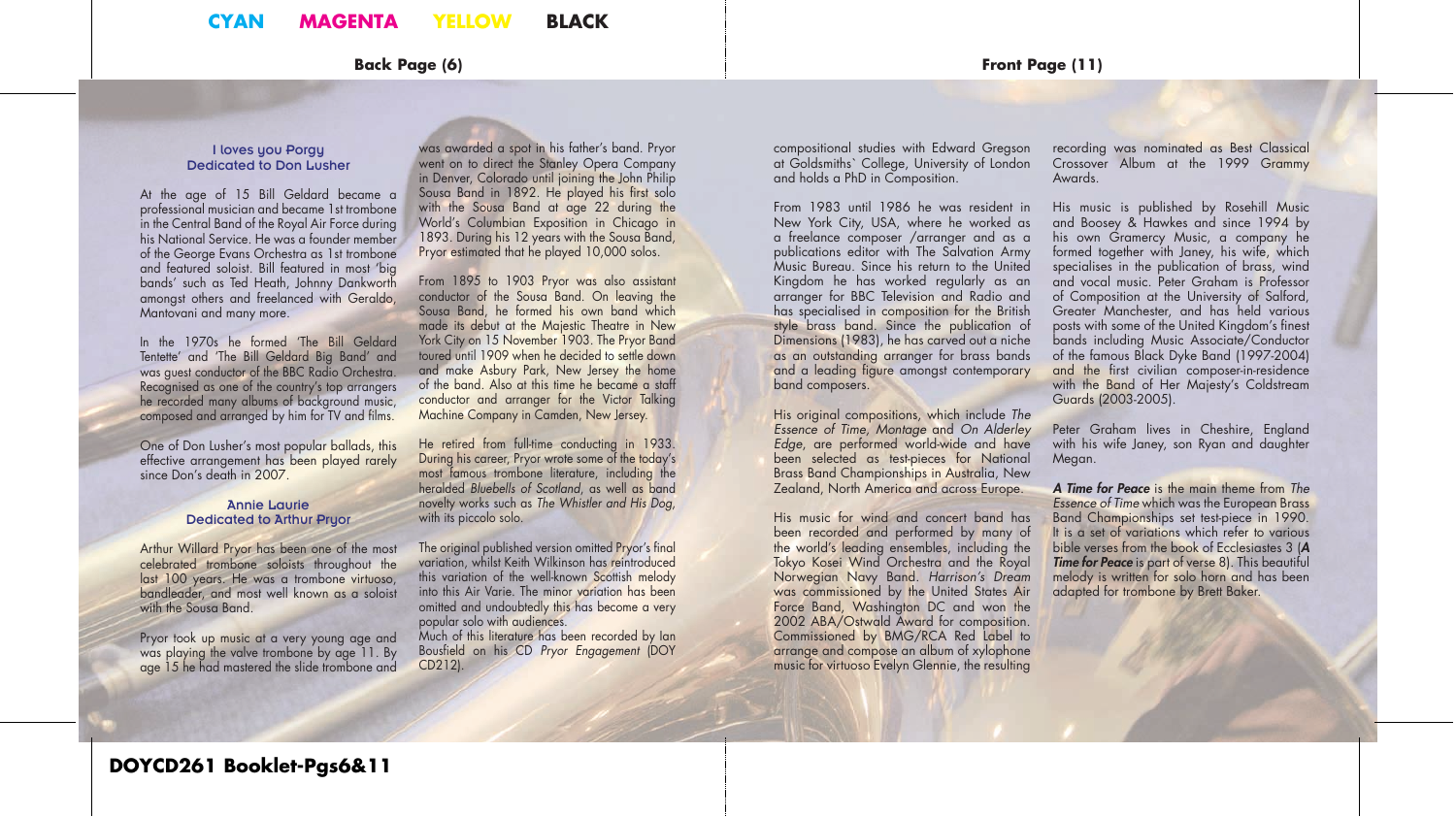**Back Page (10) Front Page (7)**

to New York where, encouraged by his oldest brother, noted country and Disney songwriter Mack David he set about earning a living as a professional lyricist.

Alfie was originally written for wind band and this solo was played exclusively by Stephen Walkley when he played as a soloist with various bands around the country. He was well known for playing with Sun Life Band winning the British Open Brass band Championships in 1990 and previous to that playing with Williams Fairey Band in the 1980s and this performance is therefore dedicated to him.

### White Knuckle Ride Dedicated to Nicholas Hudson

Born in Pontefract in 1949, Philip Wilby was educated at Leeds Grammar School and Keble College, Oxford. Wilby attributes the awakening of his interest in composition to Herbert Howells, whose extra-curricular composition classes he attended while a violinist in the National Youth Orchestra of Great Britain.

A serious commitment to composition developed during the years at Oxford and, having gained his BMus in composition in 1971, Wilby continued to write music even while working as a professional violinist (first at Covent Garden and later with the City of Birmingham Symphony Orchestra). He returned to Yorkshire in 1972 and is Principal Lecturer in Composition at the University of Leeds.

*White Knuckle Ride* was written for Nicholas Hudson for the 1992 Festival of Brass at the BBC. Nicholas Hudson was a massive influence on Brett in his early years, particularly during his long association with Foden's Band and his performances of important works such as Gareth Wood's Dance Sequence and Wilfred Heaton's Trombone Concerto. White Knuckle Ride was previously recorded in 1997 by Brett Baker and Williams Fairey Band.

### A Time for Peace Dedicated to Professor David King *In memory of Mike Moor of Polyphonic Reproductions. He will be sorely missed and a huge loss to the recording industry.*

David King has worked with Peter Graham for many years on various post-graduate and under-graduate courses at Salford University. David was a massive influence on Brett whilst he studied Business Economics at the University but became involved in many of the music-making activities that took place in the faculty.

Peter Graham was born in Lanarkshire, Scotland, where his introduction to music came through brass and piano lessons from his parents. He read music at Edinburgh University, graduating in 1980. During this period he came into contact with Ray Steadman-Allen and Edward Gregson, both of whom encouraged his early efforts at composition. He later undertook postgraduate

#### Berceuse de Jocelyn Dedicated to John Maines

Born in Paris, Benjamin Godard was a student of Henri Vieuxtemps. He entered the Conservatoire de Paris in 1863 where he studied under Vieuxtemps (violin) and Henri Reber (harmony) and accompanied Vieuxtemps twice to Germany. He composed music with great facility.

In 1876, his *Concerto Romantique* was performed at the Concerts Populaires, as were many other of his large works. In 1878, Godard was the co-winner of the 'Prix de la Ville de Paris'. His winning composition, a dramatic symphony entitled *Le Tasso*, remains among his most admired works.

From that time until his death Godard wrote a surprisingly large number of compositions. These include 8 operas, among them Jocelyn - the *Berceuse de Jocelyn* from which remains Godard's most well-known composition - was given in Paris in 1888. The version written for trombone and brass band has taken many forms and this performance is dedicated to John Maines who often played this solo whilst at Sun Life Stanshawe Band in Bristol.

### DL Blues Dedicated to Chris Jeans

Don Lusher was born in Peterborough in November 1923 and started to learn the trombone when he was just six. He followed the family tradition and joined Peterborough Salvation Army Band playing alongside his father and grandfather. He remained a figure in the brass band field for the rest of his life. During World War II he served in the Royal Artillery where he took part in the D-Day landings.

He began his professional career as a sidesman with Joe Daniels and his Hot Shots followed by 18 months spent on lead trombone with Lou Praeger at Hammersmith Palais. A move into high society with Maurice Winnick's Orchestra at Ciro's Club lasted a mere four weeks but the big break was just around the corner, to a chance to join the Squadronaires, sitting in the trombone section alongside George Chisholm, and the experience gained over the next three years was to prove invaluable.

In 1953 he joined Ted Heath to lead the trombone section of his band and he became one of its most heavily featured soloists. He was a virtuoso performer and could play anything. In the nine years spent with the Ted Heath Band, Don Lusher learnt the art of leading a successful band.

Lusher's international fame was fortified by the Heath band's five tours of the USA he became one of the most sought after session players in

### **DOYCD261 Booklet-Pgs10&7**